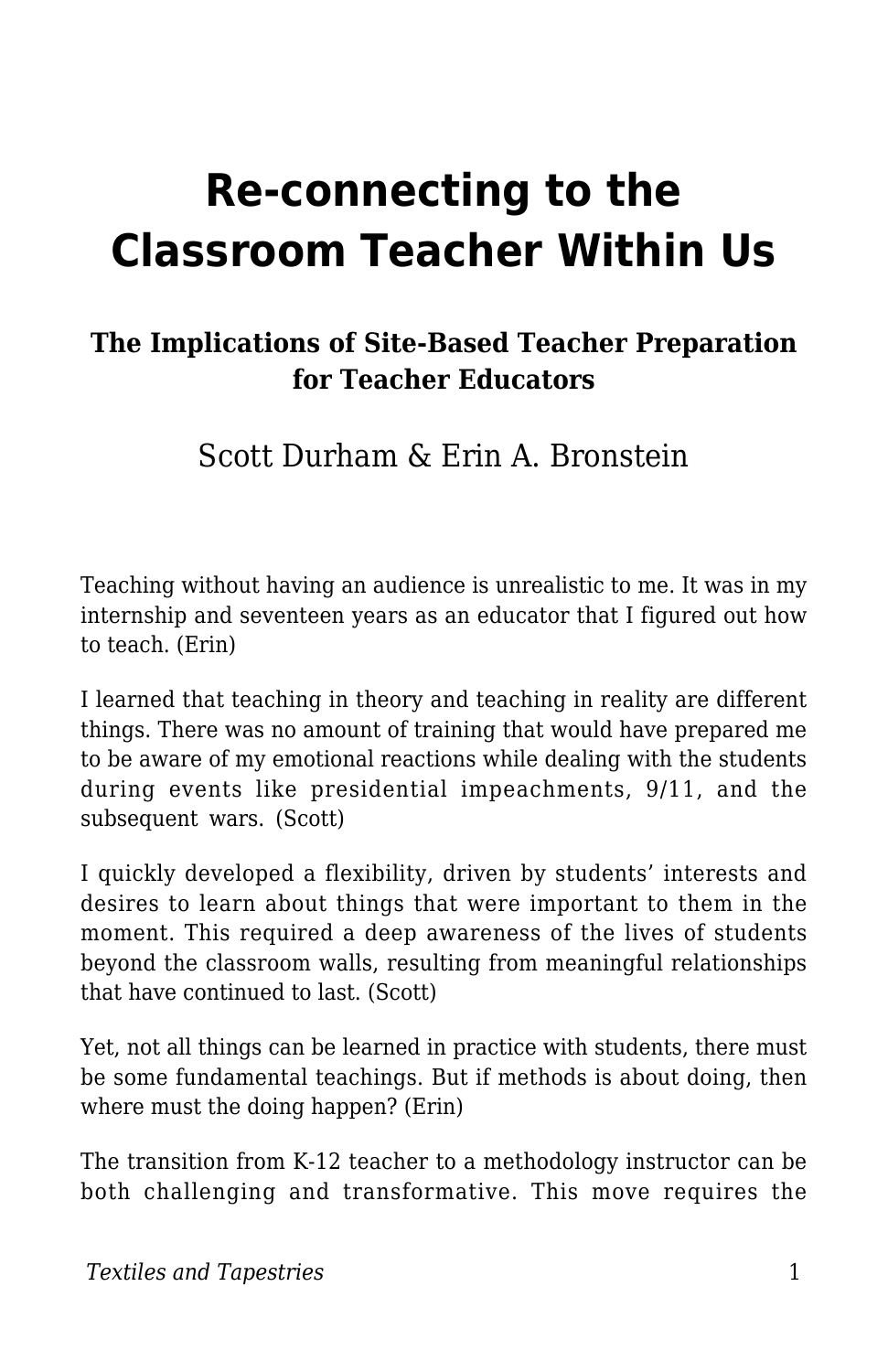willingness to reflect on our own experiences while simultaneously acknowledging that, in educating future teachers, our own conceptions of teaching are also changing in the ever-changing contexts we find ourselves. This is what has led us to self-study. Below we explore the impact of two *site-based* methods course assemblages, and the people, places, and things that are included therein. By sitebased, we mean that our social studies methods courses were taught *within* one middle and one high school, paired with one university instructor and one mentor teacher whose classroom we engaged with all year.

Unlike other secondary methods courses at our midwestern university, all of our instruction and learning occurred *at* the school building. Through the use of self-study, we, as researchers, were able to examine tensions and growth associated with the complex assemblages of students, instructors, content, and place that *uniquely* impacts our understanding of teacher education.

We draw on the Deluzian notion that a unique coming together of moments, people, and places form an assemblage. For both of us, our teaching careers resulted in understandings that led us to appreciate the power of space, context, and community in our own development. In these site-based courses, we also recognized that the most human aspects of teaching- flexibility, relationship building, respect for the community/context - develop more deeply in authentic learning environments and spaces. Just as self-study research relies on relationships "between individual and collective cognition" (Samaras, 2011, p. 5), we too investigate how our experiences as K-12 teachers and then university methods instructors were informed by and through the relationships between ourselves, our students, our partner mentors, and even the space in which we practiced.

As we seek to accomplish the goals of teacher education, namely the development of knowledge, skills, and dispositions (Taylor & Wasicsko, 2000), Demmon-Berger (1986) suggests that can be done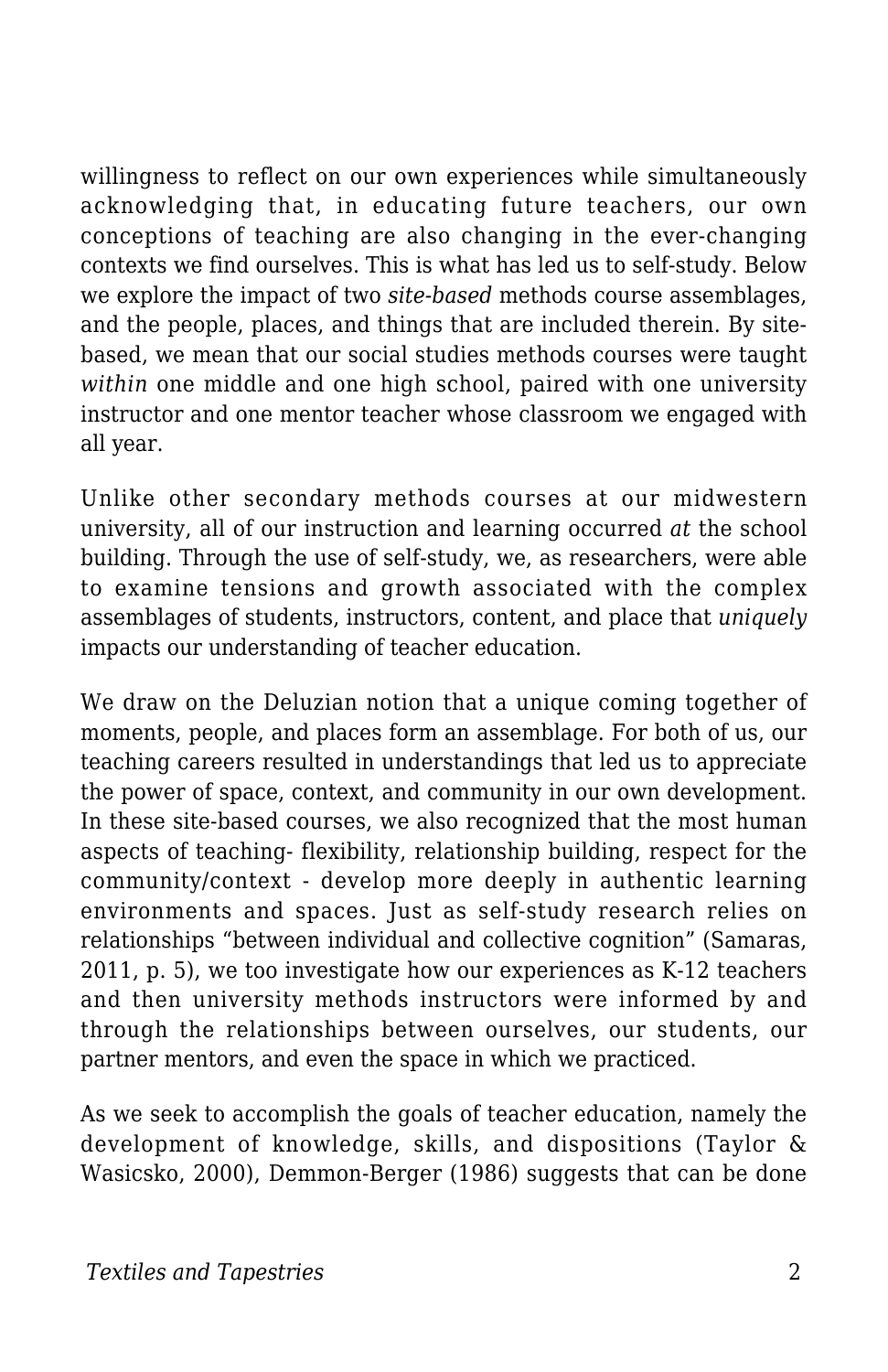through a wide-ranging list of characteristics that illuminate these three categories, specifically identifying caring, use of a democratic approach, comfortable interactions with others, accessibility to students/colleagues, and flexibility/imagination as dispositions that we too would hope our students would grow into and exhibit as teachers. We suggest that these site-based methods courses, because of the caring and supportive environment this type of structure precisely enables, develop both pedagogically skilled and caring teachers in profound ways.

## **Objectives**

During this study, we developed and took part in a community of learners that included middle/high school students, mentor teachers, and pre-service teachers (PSTs). This year-long experience placed students from a large midwestern university in local schools for both their clinical and academic methods instruction. This site-based approach involves a close working relationship between the mentors and the instructors as well as between the university and the field. The opportunity to engage in both clinical and classroom experiences in the same space allows for deep conversations that illuminate these experiences in ways that are only made possible by this collaborative approach. Through self-study, we seek to understand how this approach bridges the divide between K-12 practice and academia, seeking to answer the following: 1) How does participation in sitebased methods courses allow for the development of dispositions we see as important to teaching, such as authenticity and caring? and; 2) How does the inclusion of university instructors within the clinical setting contribute to a reorienting of academic and K-12 educational spaces toward a nurturing partnership across diverse spaces?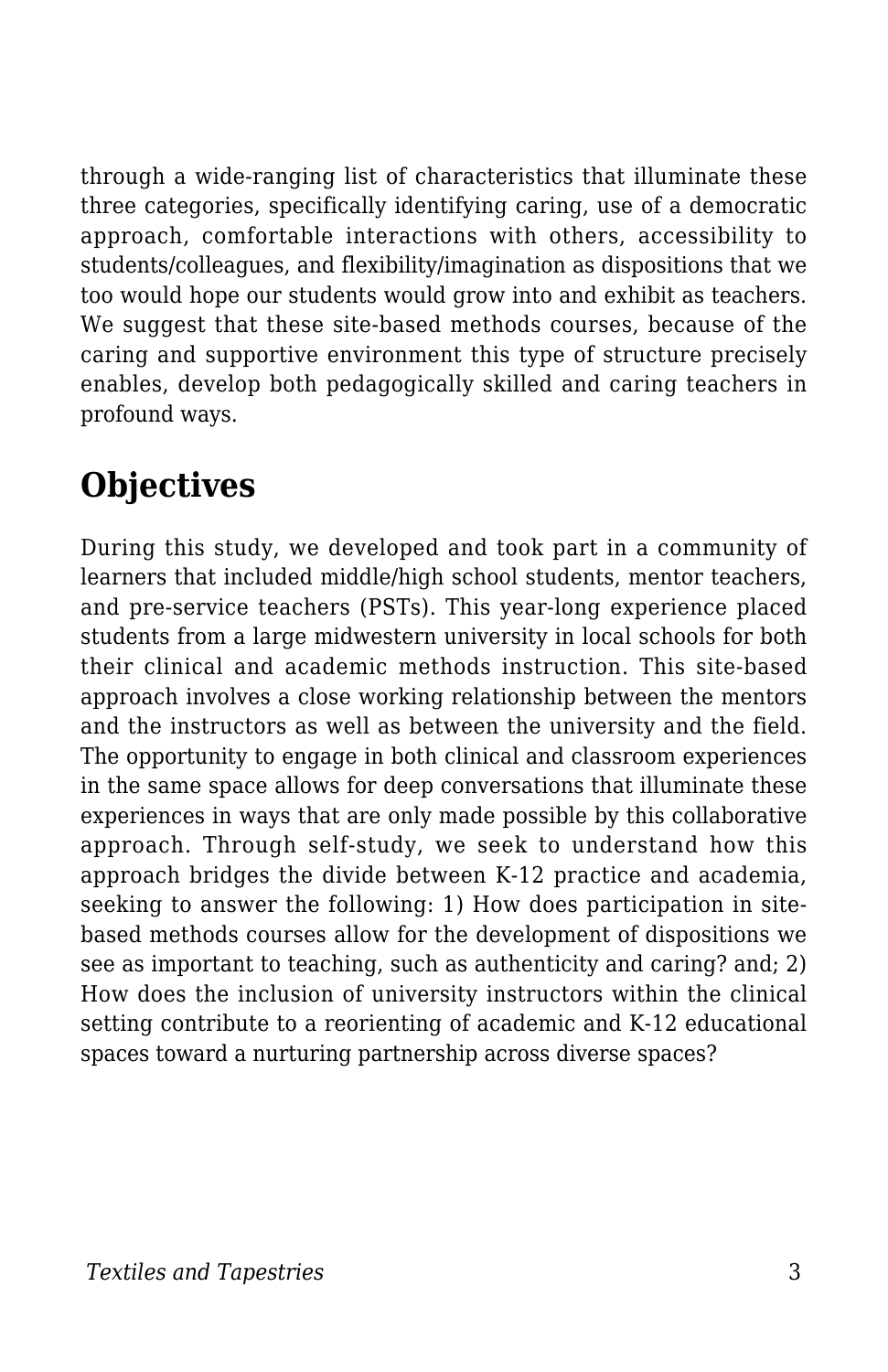### **Framework**

We place this study in the theoretical context of a Deleuzean assemblage (Deleuze & Guattari, 1987, p. 22). An assemblage in this sense contains all aspects of effect and affect that impact the actants (mentors, students, instructors), including material, nonhuman forces/objects that contour the experience within a specific space. Our classrooms were both "a *machinic assemblage* of bodies, of actions and passions, an intermingling of bodies reacting to one another" as well as "a *collective assemblage of enunciation*, of acts and statements, of incorporeal transformations" (p. 88). The assemblage then develops on "semiotic flows, material flows, and social flows" (p. 23) both at the individual and collective levels. It is precisely the specific collections of people, things, and activities and the subsequent results from this intermingling that makes an assemblage in this sense so lively and vibrant. The viewing of our sites as assemblages allows us to consider the many facets of individual experiences as part of a greater collective one. Therefore, all that might contribute to a site-based methodology course - the students, the instructor, the location, the content, the tools - are part of its ultimate impact.

The assemblages investigated here are separated from a traditional academic setting by both distance and disposition. It is the process of becoming a teacher, instructor, and colleague in *that* space, with *these* people that is of interest. This type of becoming does not occur on the surface, but deep below. It resembles a great river: it is not the eddies and banks that tell us what is occurring within it, but rather the deep current below. "The middle is by no means average;" write Deleuze and Guattari (1987), "on the contrary, it is where things pick up speed...going from one thing to the other and back again...without beginning or end that undermines its banks and picks up speed in the middle" (p. 25).

We also draw on the concept of new materialism as an additional lens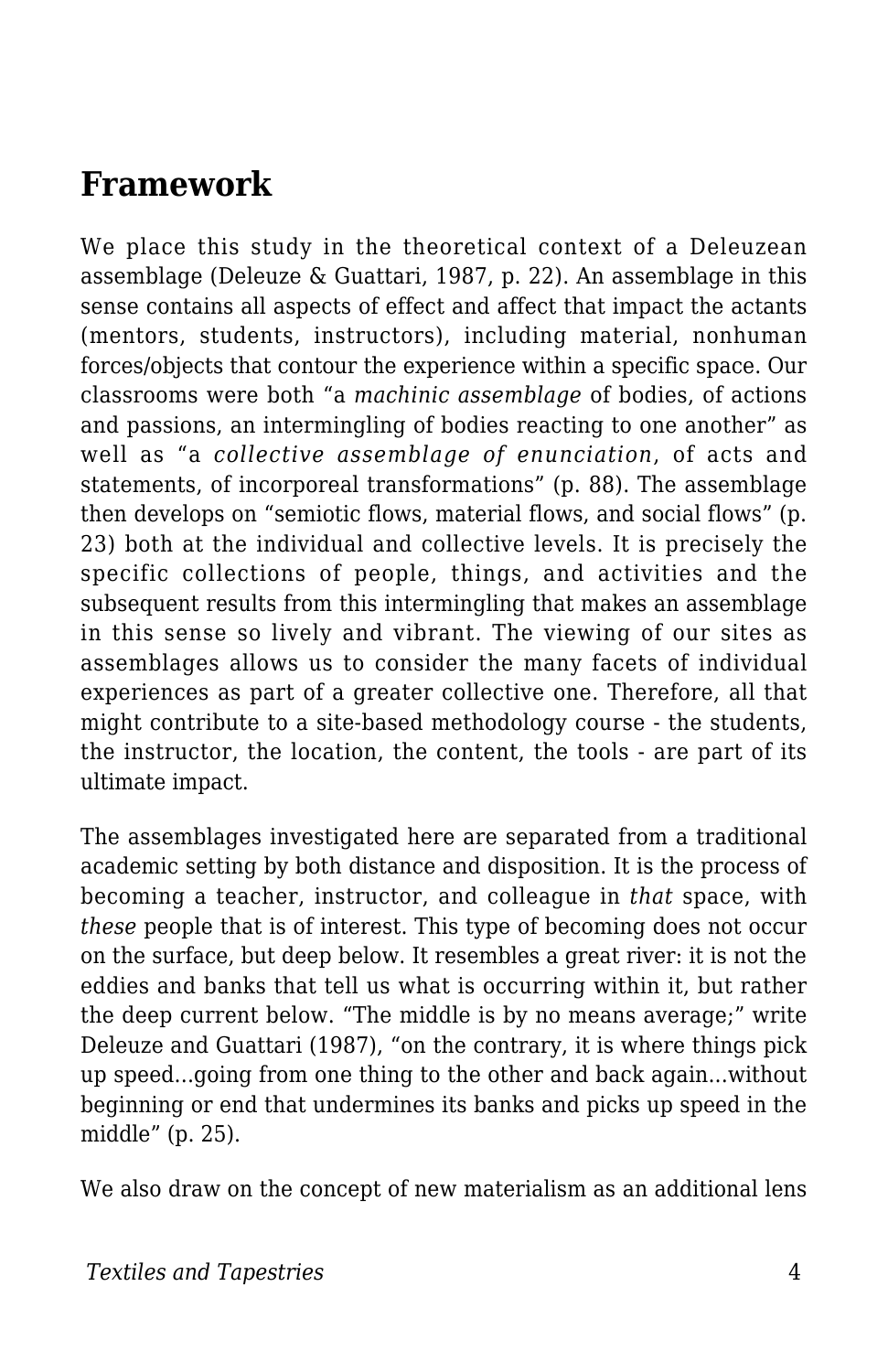through which to reveal deeper aspects of the assemblage. New materialism is by nature an interdisciplinary lens (Barad, 2007) that, much like the site-based methods course itself, seeks to dismantle the boundaries and artificial borders that separate important aspects of our learning assemblages.

With new materialism, we are able to bring into discourse, human and nonhuman actants, especially investigating the impact of space in educational experiences. In particular, our study acutely pays attention to how the space wherein we practice changes our teaching and research dispositions. Wherever teaching and learning takes place, the process is no doubt entangled with the *stuff* of the world (Bennett, 2010). In this case, the chairs, the chalk, the bells, the smells - all make *this* space unique in the process of becoming a teacher. Helmsing (2016) writes that curriculum can be "revivified…[by] perceiving the world rather than merely viewing it and memorizing it in a passive state of spectatorship" (p. 137). Being attuned to and aware of the material vibrancy encapsulated in any school, a site-based methods course moves beyond spectatorship, beyond observation, to a deeper experience. Strom et al, (2018) have included materiality in their posthuman self-study work as well, stating that these aspects of our experience "helps us bring our...environments back into our analysis," contributing to the production of "new selves" and "new ways of doing things" (p. 4). We suggest site-based methods instruction, therefore, is ripe for this type of investigation.

### **Methods**

This study includes two sections of a site-based methods course at a midwestern university during the 2019-2020 school year. This study includes data through part of the second semester. Each section included a university instructor, a mentor who was a full-time social studies teacher at the school site, and 35 PSTs evenly split between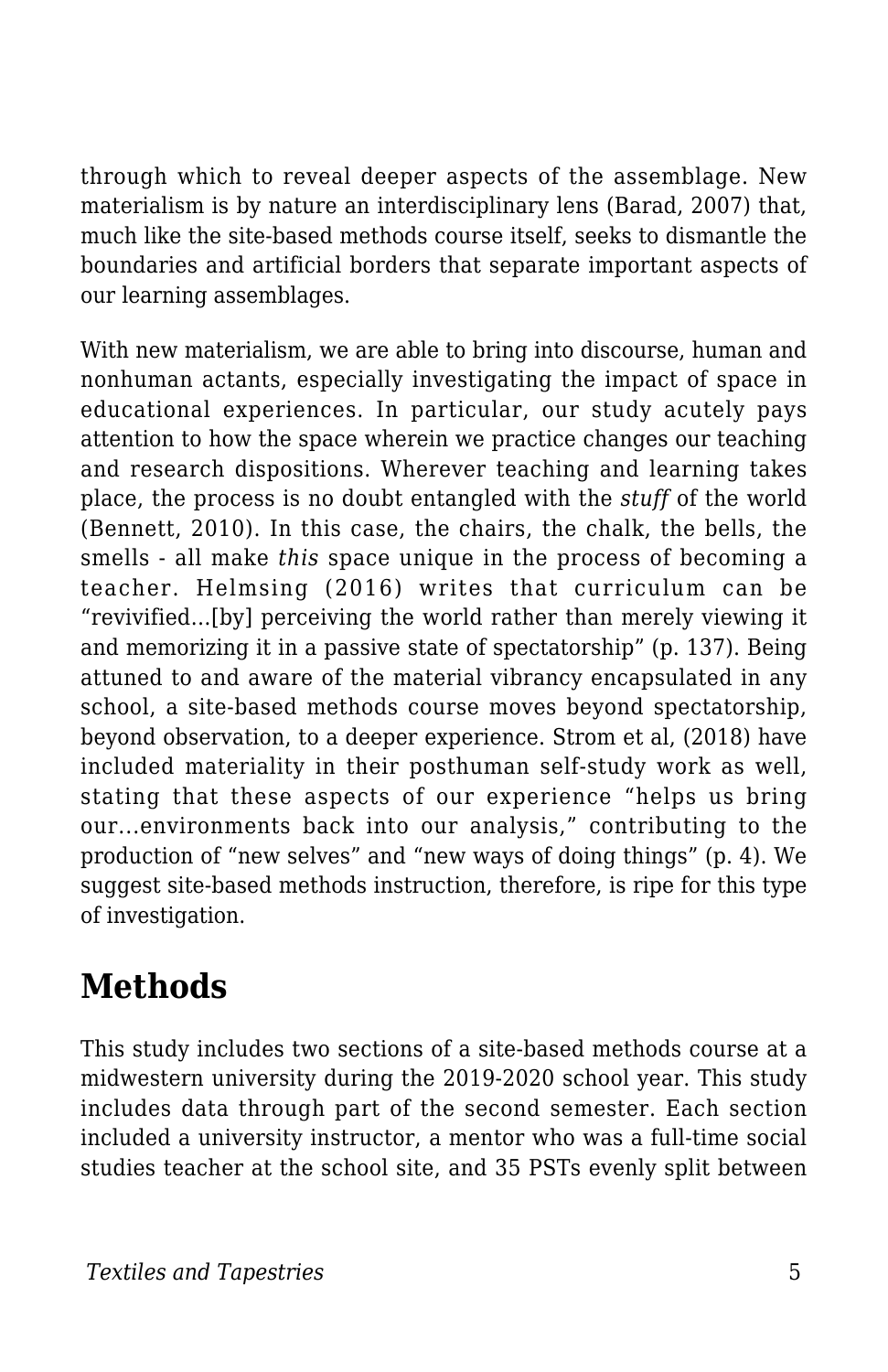the two sections. While at the site, the teacher educators taught methods seminars and oversaw micro-teaching by PSTs. As is consistent with self-study research, this study is an interactive process interested in how our practice has wider implications for both of us as teacher educators and teacher preparation more broadly (Hamilton, et al., 2008)**.** As Kitchen and Parker (2009) noted, selfstudy has been incorporated into research in teacher education to challenge accepted practices as is the intent of this work.

The instructors/researchers are both Ph.D. candidates at a large midwestern public university. Scott has taught high school social studies for twenty-four years and has continued to teach high school online part-time during his studies and university methods instruction. Erin taught middle and high school social studies for seventeen years and has since taught methods as well as a professional responsibilities course. We recognize that our individual experiences of teaching impact this study.

Data for the study were generated during two semesters through weekly reflections by the instructors and university students. The instructor reflections were kept in a joint document and were followed up on every few weeks with a process that resembled Ellis, Kiesinger, & Tillmann-Healy's (1997) interactive interviewing to deepen our understanding of our own experiences. These reflections allowed the researchers to consider the "space between self and practice" (Starr, 2010, p. 2) as we journaled separately but then drew on these reflections in our conversations. The excerpts juxtaposed in the findings were chosen for how our experiences aligned with one another from the journaling process. Canagarajah (2012) explains that this type of research allows for the use of a trove of personal views and recollections that are as easy to access in more traditional research work. Self-study uniquely positions the researcher to engage with self-understandings, experience, and knowledge, although we were also able to draw on weekly PST reflections to verify our data. These additional perspectives enabled us to better understand the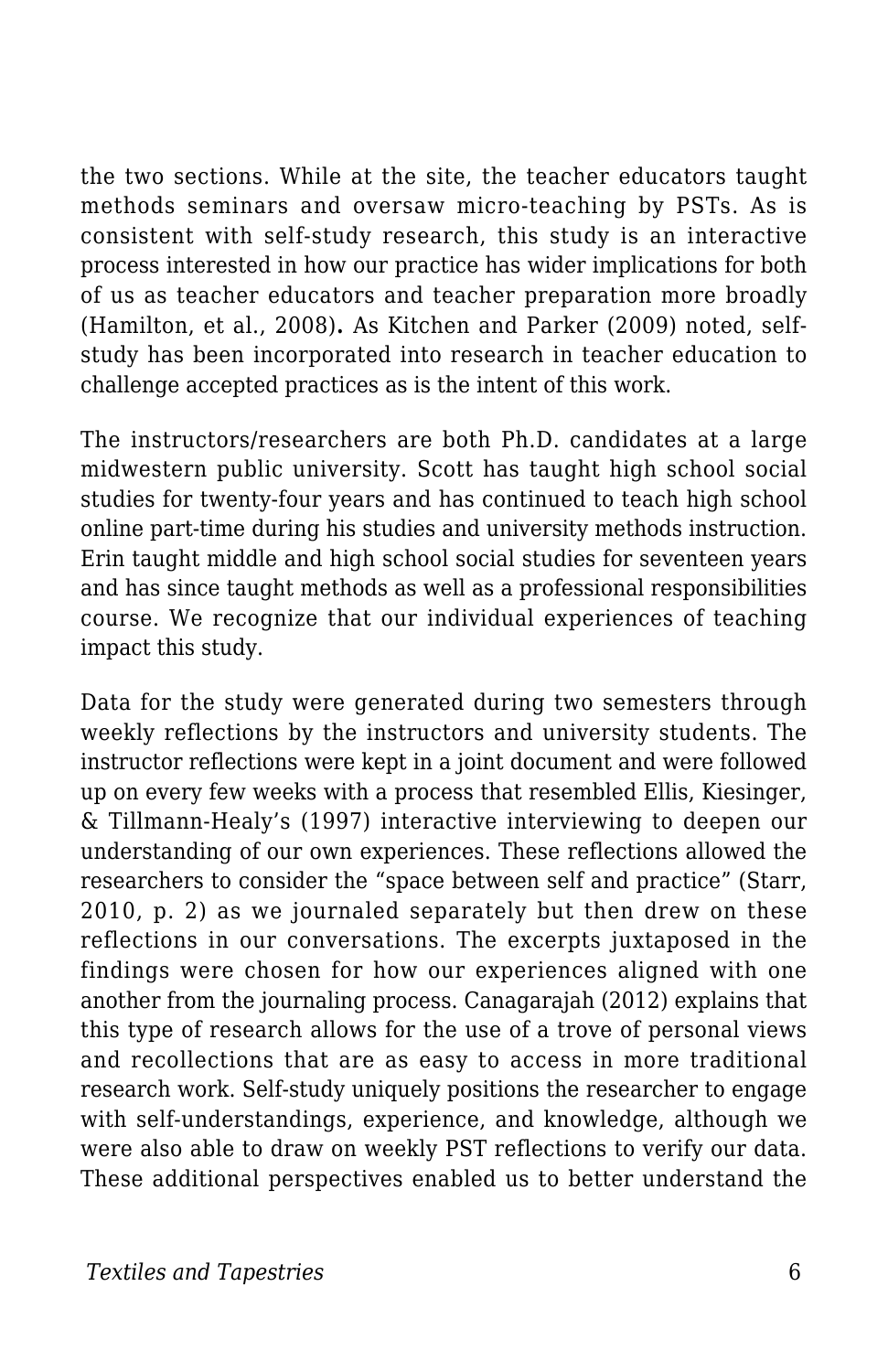ways in which others grew *with us*. Self-study enables the reader to experience these shifts in a more engaging manner (Gwyther & Possamai-Inesedy, 2009). While Coffey (1999) argues that this type of research can be self-indulgent, in this case, the researchers are able to provide a unique set of perspectives that would otherwise be difficult to access.

## **Findings**

As we reflect upon our ongoing experience, we cannot help but notice the ways in which the site-based methods courses impact both our students and ourselves as teachers and learners. Not without the challenges of navigating these sites, we found that a site-based methods course: 1. encouraged the development of meaningful teaching dispositions; 2. offered greater opportunities for pedagogical and methodological growth; 3. allowed for a greater sense of community.

#### *Authentic Development*

Because our courses are situated within K-12 settings, our ability to encourage the development of teaching dispositions seemed less artificial than in university settings. University instruction at large institutions is often characterized by impersonal spaces where students and instructors rarely get to know each other in the ways that K-12 teachers and students do. K-12 classrooms benefit from sustained contact (e.g., meeting daily over the course of a full academic year) that college classes may not. In other university courses we have taught, we met less frequently and for shorter lengths of time. While we had stimulating conversations, they seemed more removed and sterile than the courses that are studied here. In our site-based methods courses, we met eight hours over two sessions per week, which allowed us to know our students and how they developed dispositions of caring, flexibility and comfort with others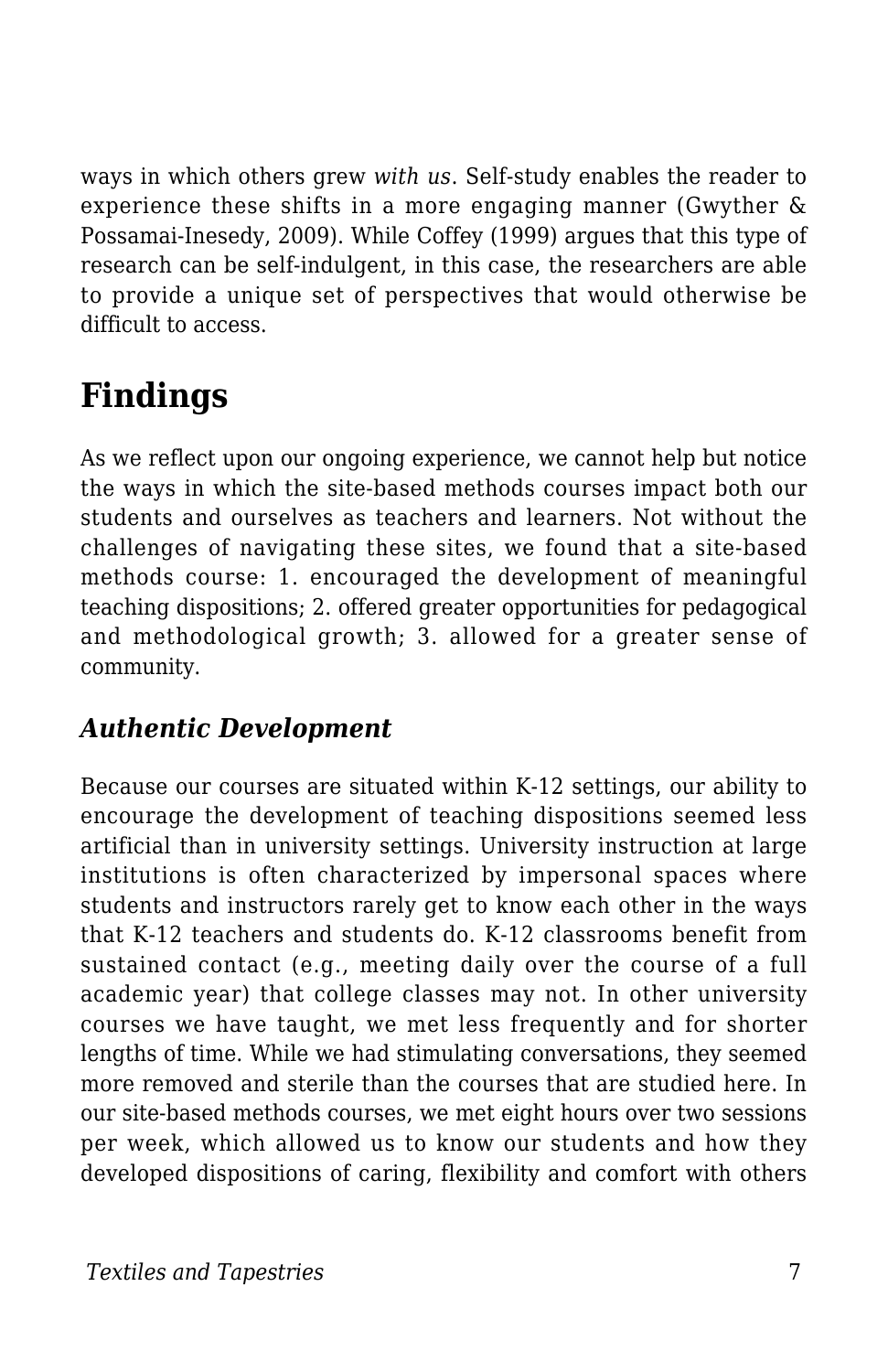that would be essential to the profession of teaching (Demmon-Berger, 1986).

While we operated in separate schools with different students and mentors, there were commonalities between our experiences. We recognized the dynamics of both classes shifted during one class field trip. We visited a part of a neighboring city that is undergoing a renaissance. The intention of the field trip was for our students to learn to read communities so that they could transfer those skills to our school sites. During this experience, PSTs explored the area, talked to merchants and visitors to get a sense of the community, and thought about issues of gentrification and community identity. This informal environment allowed PSTs to interact more comfortably with each other. We reflected on the playfulness of the interactions within the groups and noted that trust and communication between the PSTs was growing. These dispositions and skills (of reading the community) translated into how the PSTs treated our sites and each other.

| Erin | <b>Scott</b> |
|------|--------------|
|      |              |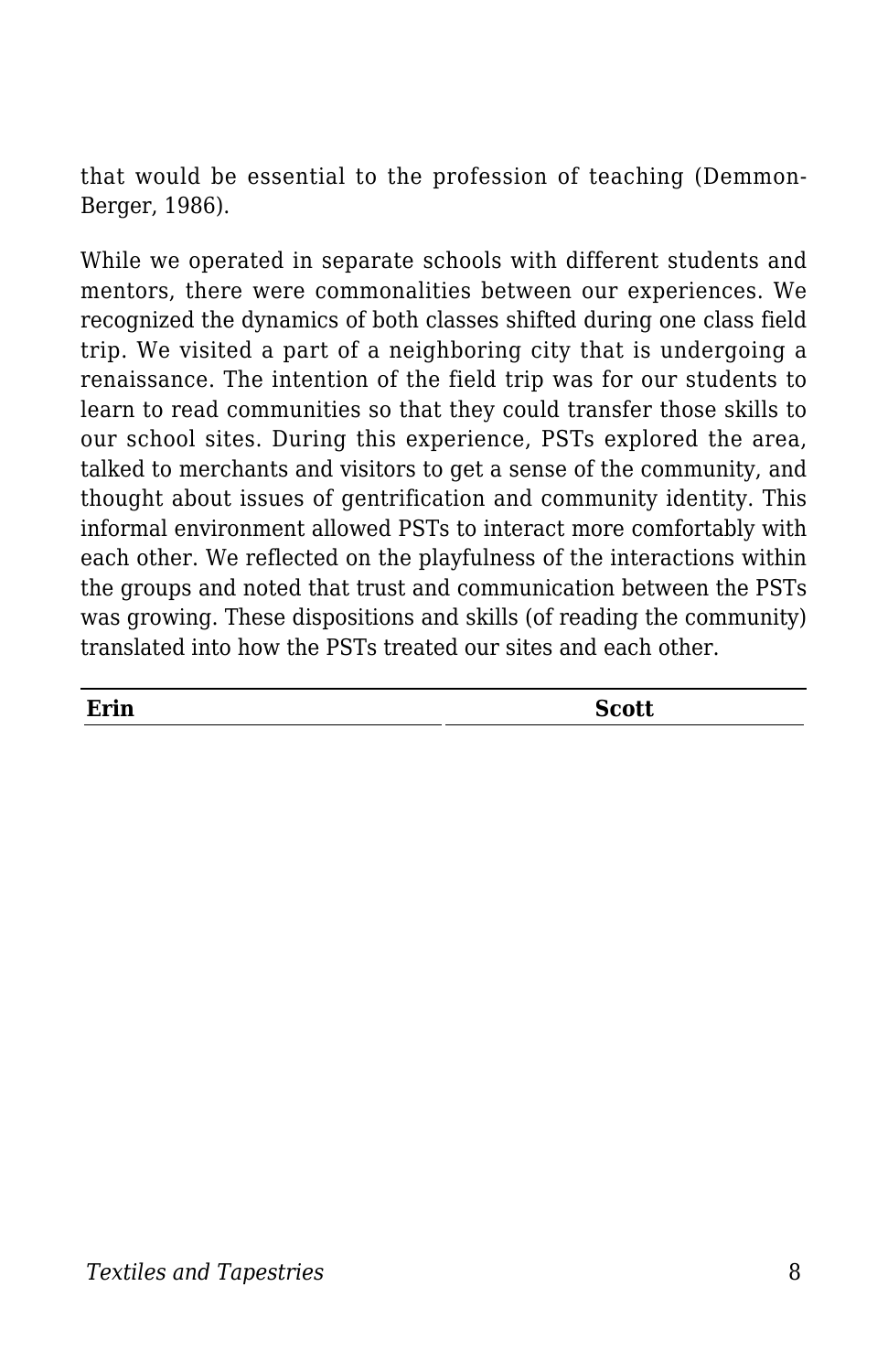After the field trip, the students are really a unified group. They support each other, treat each other like family and they are bonded in this journey of becoming teachers. Sometimes I feel as though my job is to facilitate the family...herd the cats...and they make it fun to do that. I do wonder how all of that goes with learning to teach. I really like the idea that a profession that so often is something done as individuals is being transferred as a group activity. I also appreciate that they are growing in their understanding of being in front of the room as caring individuals look out for each other and their students.

I think the thing that I noticed more from my PSTs during this experience was laughter. They seemed to be enjoying each other and the activity they were supposed to be doing more than I expected. Their conversations revealed aspects of their character I had not known. In this new environment, they seemed more authentic and open. I think by offering a space to be themselves outside of the classroom allowed them, when returning to the classroom, to be more relaxed with each other and more open too as they struggled together in their joint endeavor.

Through the sustained opportunities to learn with the PSTs, we could see their comfortable interactions with and caring for each other expanding. PSTs themselves began to recognize the openness both the community we visited encouraged, but also the importance of building community in the classroom setting. One student commented in his reflection that the trip "really helped me get a sense of community. I really liked how inclusive the town was for EVERYONE." Another stated that she now recognizes she is "most passionate about...building a strong community environment for kids to grow up in." This dispositional development became increasingly evident in how the PSTs engaged with middle/high school students and became clearer in ways that a traditional course would not have enabled us to develop or identify.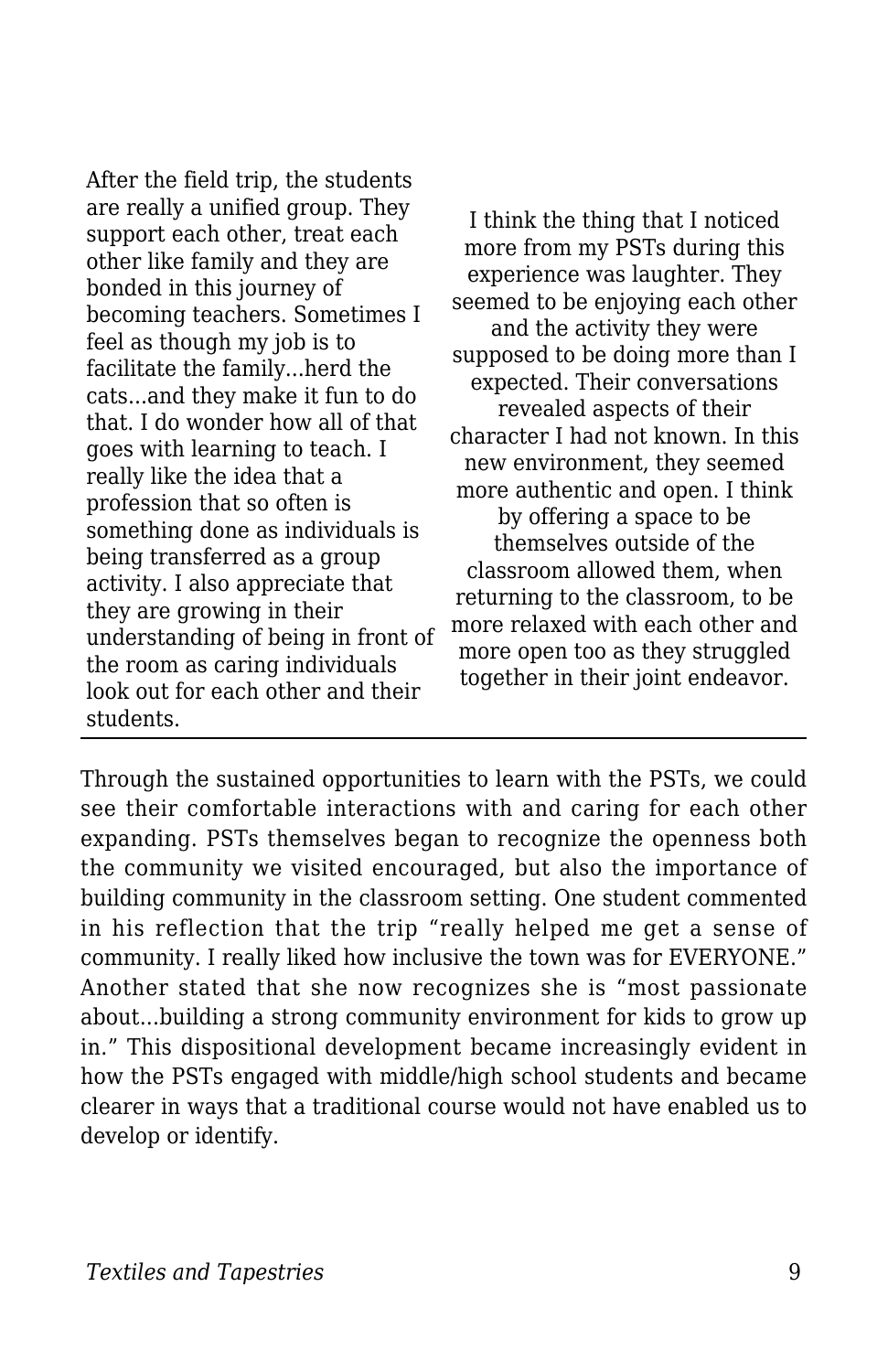#### *Pedagogical and Methodological Growth*

Often in secondary methods classes at our university, PSTs have placements that are independent of the methods classes. This limits how PSTs discuss their experience and limits the quality of feedback they give to one another. Because our clinical observations overlap with our methods instruction by design, the PSTs feedback is part of a continuous cycle of learning in a K-12 classroom assemblage, experienced together through cooperation and collaboration.

The vibrancy of these conversations is critical to how the PSTs learn about how to teach (pedagogy) and what to teach (content). As our PSTs started to take more active roles in the mentors' classes, PSTs practiced their teaching both in front of each other through microteaches as well as working with the respective middle/high school mentors as assistant teachers and then as co-teachers. There is a natural tension between mentors and PSTs when mentors are asked to turn over their classes for a PST to practice. As each iteration brought different pressures and learning opportunities, they also helped to alleviate those tensions, and allowed the shifts in dispositional development to be laid bare.

| −<br>`rin | <b>SCOLL</b> |
|-----------|--------------|
|-----------|--------------|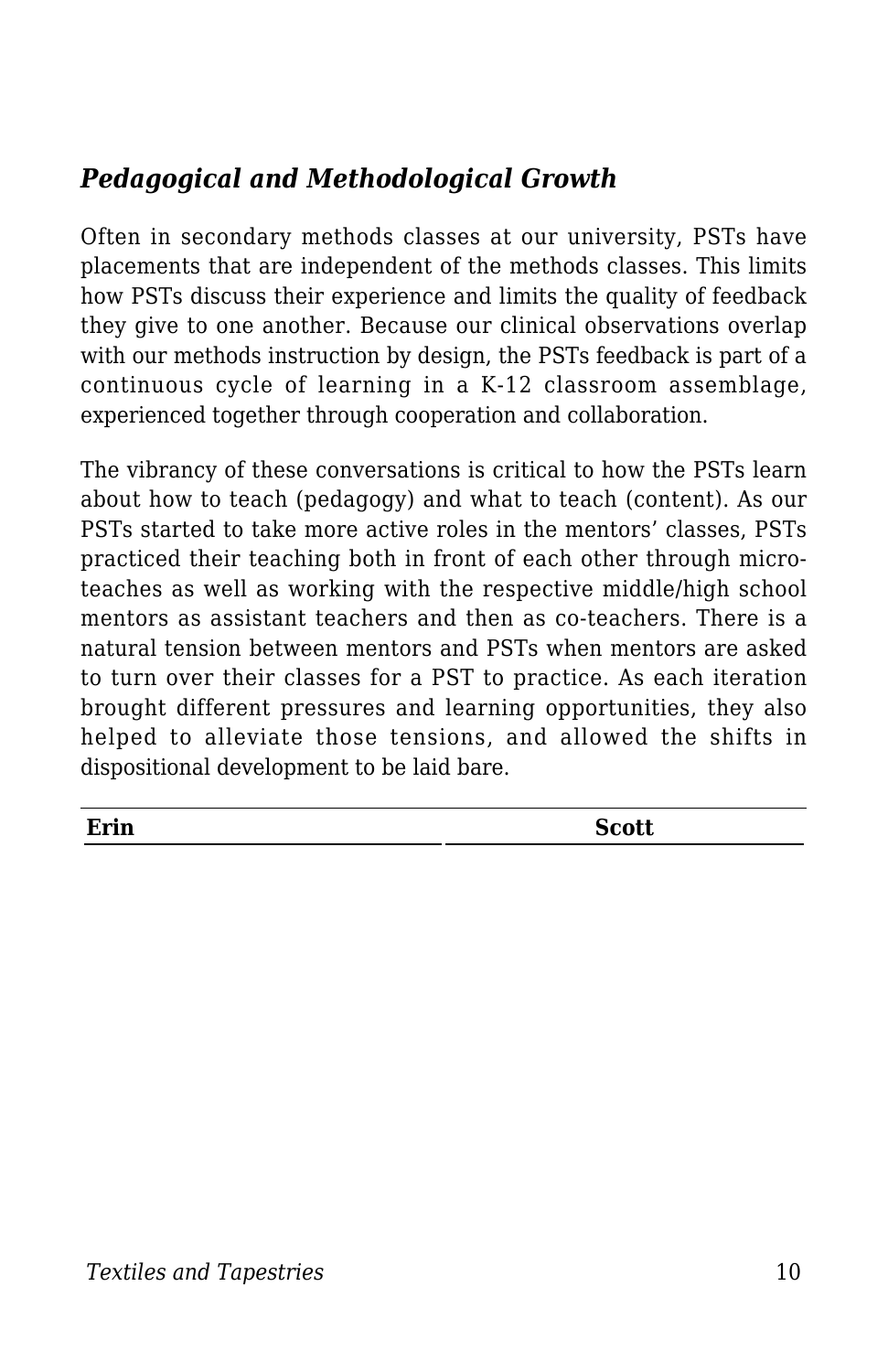| We had our first teacher           |  |
|------------------------------------|--|
| assistants on Tuesday. It changed  |  |
| how the PSTs thought about the     |  |
| roomthey talked about how          |  |
| difficult it was to walk and read, |  |
| to hand out papers efficiently. I  |  |
| felt really good about this as the |  |
| goal was to get the PSTs to        |  |
| experience the front of the room.  |  |
| They did and they commented on     |  |
| how different it was from working  |  |
| with individual students. This was |  |
| great to hear them reflect upon    |  |
| and talk to their classmates       |  |
| aboutit shows to me a              |  |
| progression in their               |  |
| understanding of the classroom.    |  |
|                                    |  |

Today was a great day. It was the first day of co-teaching when our PSTs were in front of a classroom, engaging content with students. We could see how nervous some were, even noticing a quiver in one of their voices. The quiver was self-identified by the coteacher himself, allowing the critique and analysis that followed to be much richer. I also noticed during the critique that our PSTs used specific students' names as a point of reference. We had spent weeks working with these students already, understanding their strengths and challenges as individual students we all could relate to.

We *knew* these students, not as subjects, not as students, but as a part of a community that recognized that we all have strengths and weaknesses that could be used towards a collective sense of growth and progress. The debrief sessions we led after each co-teaching experience also relied heavily on the students' vulnerability and feedback with each other, inviting and positively responding to criticism and descriptions. The defined roles that each of us would have assumed in a more traditional university-based course were blurred or erased. *All* of us talked to and interacted with the middle/high school students in the classes. The curriculum we developed as university instructors related to the content and activities of the mentor teachers' classes and every debrief was conducted through the mentors' practice. The deep sense of collaboration lessened the distance between academia and K-12 schools. There was no disconnect between the methods course or field work, instead, an even footing between mentor and university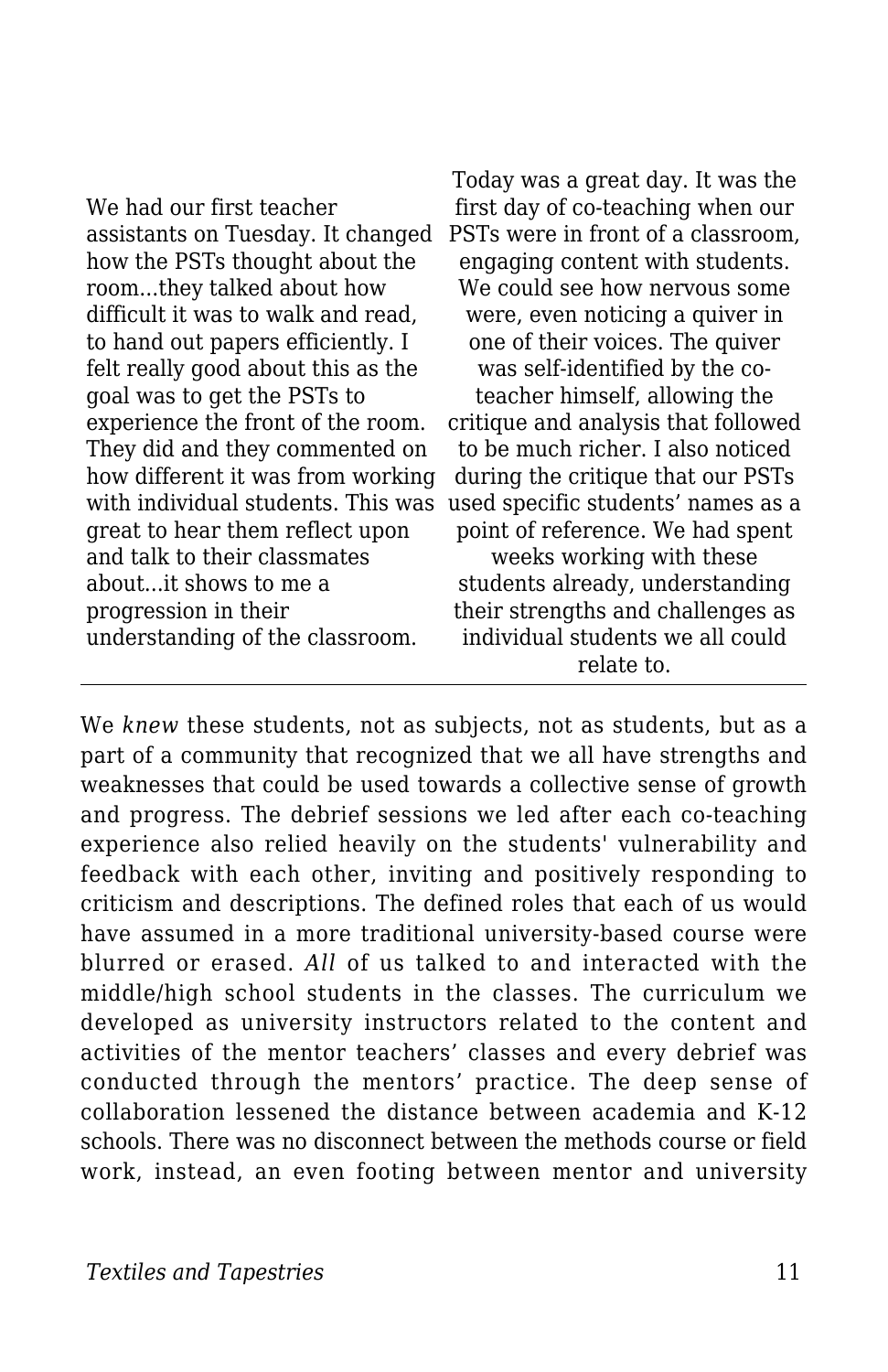instructor was established, one that did not occur in other universitybased methods courses. This resulted in what one PST said was "GREAT" feedback. Another mentioned that the community made "critiquing easier since we have more of a level of comfortability."

#### *Community Involvement*

While the physical spaces were different, the connection these spaces fostered was immense. This was most evident during the interactions with the middle/high school students. Our PSTs, because of the space we were in, had an immediate connection to the students they taught. In other words, this form of fieldwork was not simply a random observation or one-time tutoring experience. This was a shared experience, built upon week after week of relationship building, housed in a space that itself provided opportunities for connection and allegiance.

One important aspect of our methods instruction was the value and impact of establishing relationships, the cornerstone of classroom management (Toshalis, 2015). Sharing the same space almost automatically made these connections more meaningful.

| Erin<br><b>Scott</b> |
|----------------------|
|                      |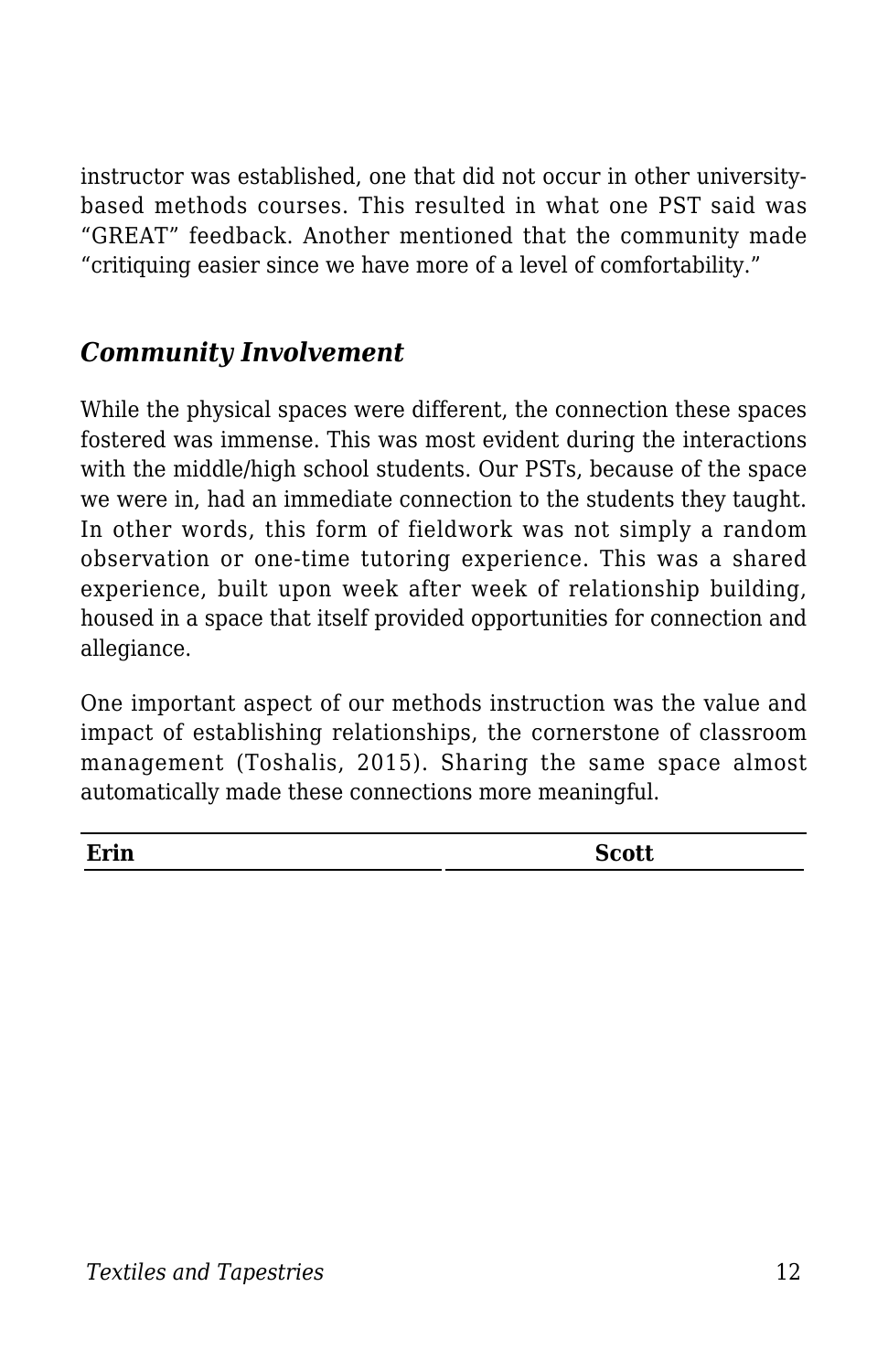Very early on the PSTs noticed a student in the class they observed who was isolated from other students. Even when the 8 or 9 PSTs were in the room other students would make hurtful comments toward her about her clothing. The PSTs brought up their concerns to the mentor during our debrief. The mentor checked on the student through school channels and was able to report to us that other staff appreciated and had similar concerns and had found assistance for the student. This made the PSTs feel part of the space and community of the school. They were not merely visitors but part of the fiber of the community.

This is the second week back after break and we found out that the principal of another school in the district died over the weekend. A special education teacher died over the previous holiday break too - both from cancer. My students were asked to watch out for any students who may be having difficulty in dealing with the news. And then our mentor teacher offered the same support to my students. He said something like if you think you need to talk to someone, we got people here who will listen that you are part of our family too so we want to make sure you are ok too.

This type of placement did reveal additional tensions, however. We had to find our proper fit into this community, to become part of the whole. Initially, we felt like outsiders dropping in twice a week. But, through these common experiences, we and our PSTs began to see ourselves as part of the school community, developing within and through it. This marked a clear change from our experiences teaching methods courses at the university site. This was reflected in a material sense as well. For example, in most schools, a visitor must sign in and wear a visitor badge. In both of our schools, methods students were issued their own identification tags, the same as an employee, materially folding them into the community. In addition, each school offered a dedicated space to each of our classes, indicating a sense of importance to the work we and our students were doing. PSTs recognized this as well, stating that their community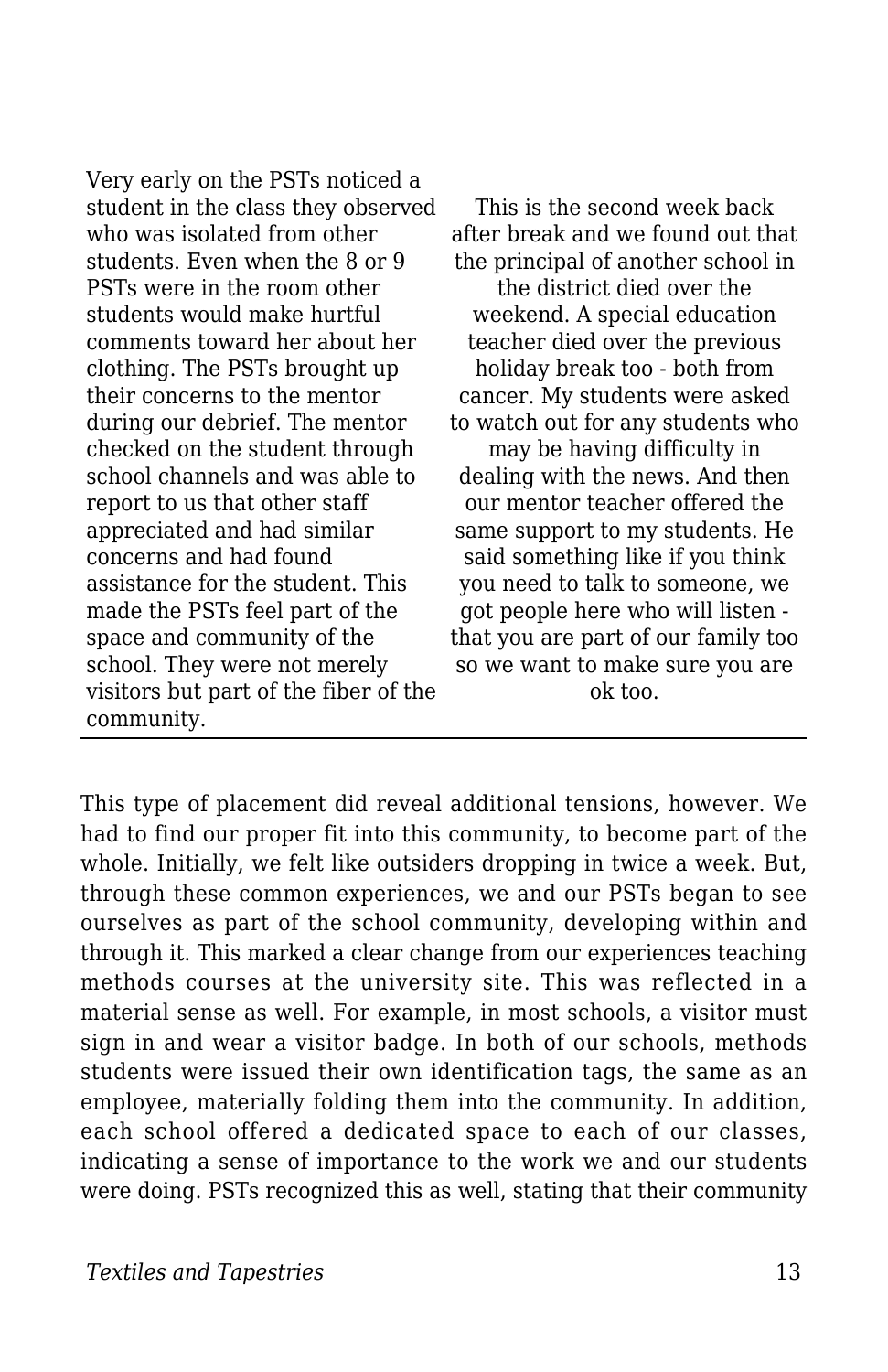"was amazing," helping to "shape my teacher identity for the best," and that they "wish there were more opportunities with small communities like this."

## **Discussion**

The place a methodology class is taught impacts the development of skills and dispositions needed to manage and instruct in an actual classroom in natural and authentic ways. The implications of this study indicate some attention be paid to what we center in teacher preparation methods courses. Rather than distancing from classrooms, we suggest the process of learning to teach should take place in and through the context of teaching.

There was a sense that the success of the PSTs was a shared venture extending far beyond university classrooms and the university instructor. The obvious impact PSTs had on the middle/high school students they work with also made this form of teacher education unique. It embedded them within an assemblage in which the responsibility for the growth and development of us all - the instructors, mentors, PSTs, and middle/high school students - was a shared, collaborative endeavor.

The activities in these spaces became the terrain through which method was explored, not only referencing K-12 students and situations, but also experiencing *with* and *through* such things as homecomings, room temperature, and technology. It is in such assemblages when the "human being and thinghood overlap" recognizing the "dense web" (Bennett, 2004, p. 349) of the material and human, and their respective affectations in our lifeworld experiences.

Finally, we found that this experience changed our dispositions as education researchers as well. The energy of being within a school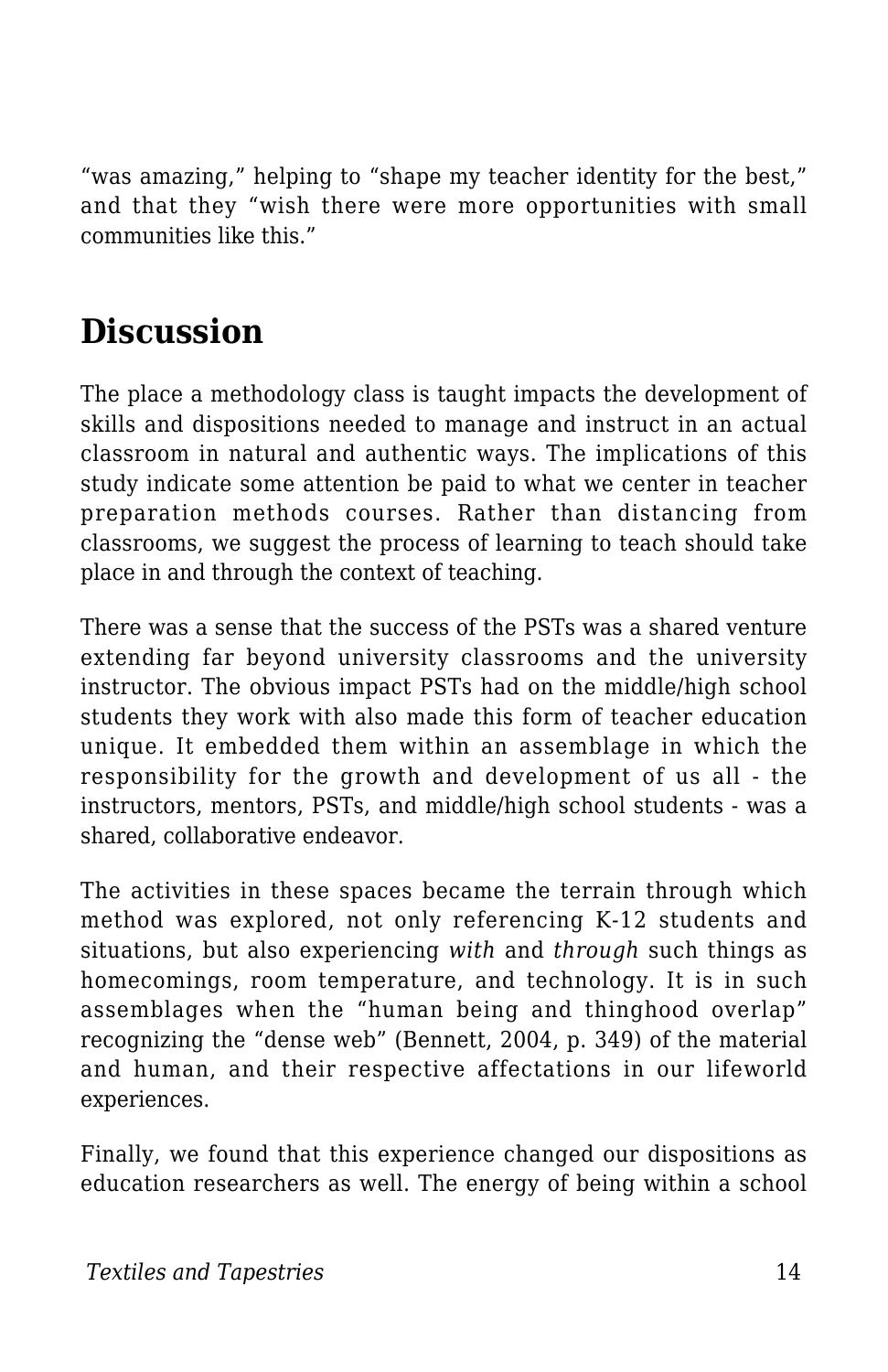reinvigorated our work and returned us to our teaching careers. In this way, we translated the experiences of our prior teaching lives to aid our students in developing theirs and reinforced our commitment to students at all levels. We functioned within a flattened hierarchy that centered the field in our work. This was where our work as methods instructors was done - returning to the classroom space we thought we left to embark on our own academic journeys.

## **Conclusion**

As teacher educators, our goal is to prepare students for their future classrooms, but so often, we do that separately from K-12 classrooms. In this study, we highlight how our experiences in site-based social studies methods courses enabled our PSTs to grow in their teaching dispositions and understanding of community partly by re-connecting to our *own* past teaching experiences. The sites reminded us as teacher educators that the values and dispositions of K-12 teaching *must* be developed and nurtured. That is best done in authentic environments. These particular assemblages offered this opportunity and created communities that integrated all its disparate factions mentors, students, instructors, classrooms- into one powerful experience of becoming for us all.

### **References**

Barad, K.M. (2007). *Meeting the universe halfway: Quantum physics and the entanglement of matter and meaning.* Duke University Press.

Bennett, J. (2010). *Vibrant matter: A political ecology of things*. Duke University Press. Bennet, J. (2004). The force of things: Steps toward an ecology of matter*. Political Theory,* 32(3), 347-372.

Bennett, J. (2004). The force of things: Steps toward an ecology of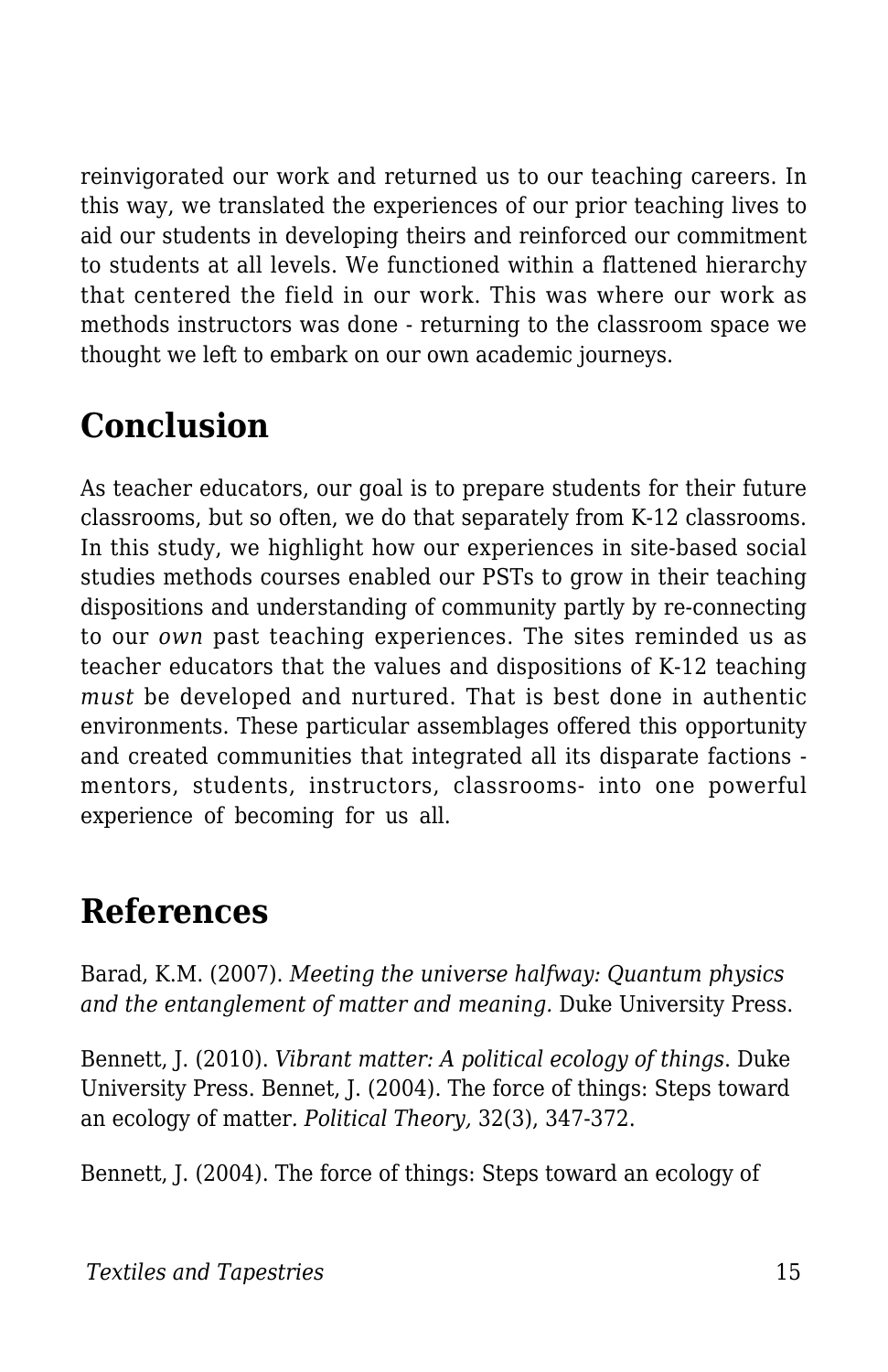matter. *Political Theory*, *32*(3), 347-372.

Canagarajah, A. S. (2012). Teacher development in a global profession: An autoethnography. *Tesol Quarterly*, 46(2), 258-279.

Coffey, A. (1999). *The ethnographic self: Fieldwork and the representation of identity*. Sage.

Deleuze, G., & Guattari, F. (1987). *A thousand plateaus: capitalism and schizophrenia.* University of Minnesota Press.

Demmon-Berger, D. (1986). *Effective Teaching: Observations from Research*. (ERIC Document Reproduction Service No. ED 274 087)

Ellis, C. Kiesinger, C., & Tillmann-Healy, L. (1997). Interactive interviewing: Talking about emotional experience. In R. Hertz (Ed.), *Reflexivity and voice* (pp. 119-149). Sage*.*

Gwyther, G., & Possamai-Inesedy, A. (2009). Methodologies a la carte: An examination of emerging qualitative methodologies in social research. *International Journal of Social Research Methodology*, 12(2), 99-115.

Hamilton, M. L., Smith, L., & Worthington, K. (2008). Fitting the methodology with the research: An exploration of narrative, self-study and auto-ethnography. *Studying Teacher Education*, *4*(1), 17-28.

Helmsing, M. (2016). Life at large: Materializing social studies education for re-enchantment. In N. Snaza, D. Sonu, S. Truman, & Z. Zaliwska (Eds.), *Pedagogical matters: New materialisms and curriculum studies* (pp. 137-1515). Peter Lang.

Kitchen, J., & Parker, D. C. (2009). Self-study communities of practice: Developing community, critically inquiring as community. In *Selfstudy research methodologies for teacher educators* (pp. 107-128). Brill Sense.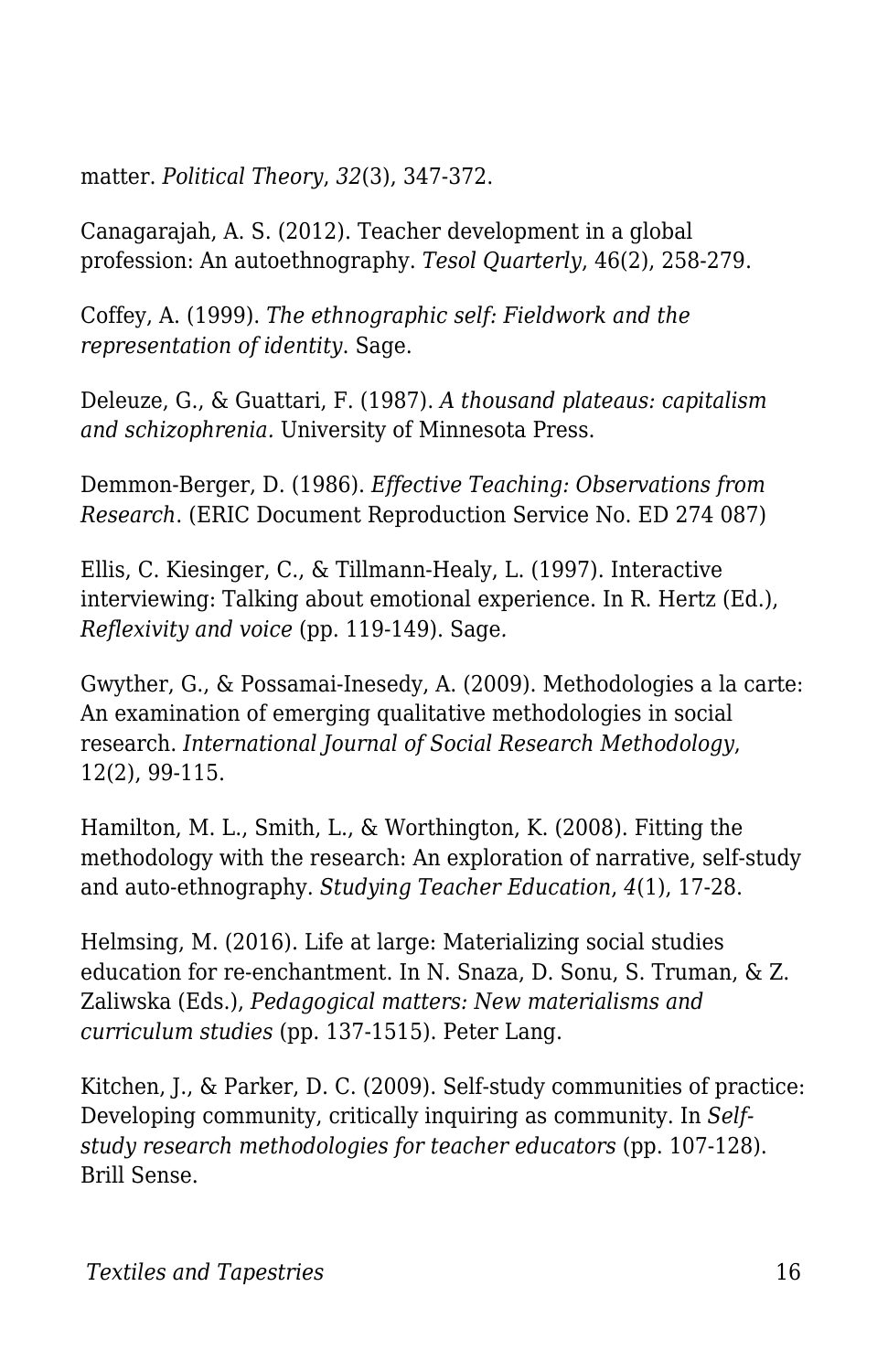Starr, L. J. (2010). The use of autoethnography in educational research: Locating who we are in what we do. *Canadian Journal for New Scholars in Education/Revue canadienne des jeunes chercheures et chercheurs en éducation*, *3*(1).

Strom, K., Mills, T., Abrams, L., & Dacey, C. (2018). Thinking with posthuman perspectives in self-study research. *Studying Teacher Education, 14*(2), 141-155.

Taylor, R. L., & Wasicsko, M. M. (2000, November). The dispositions to teach. In *annual meeting of the Southern Region Association of Teacher Educators (SRATE) Conference,* Lexington, KY. Retrieved *May* (Vol. 21, p. 2010).

Toshalis, E. (2015). *Make me!: Understanding and engaging student resistance in school*. Harvard Education Press.